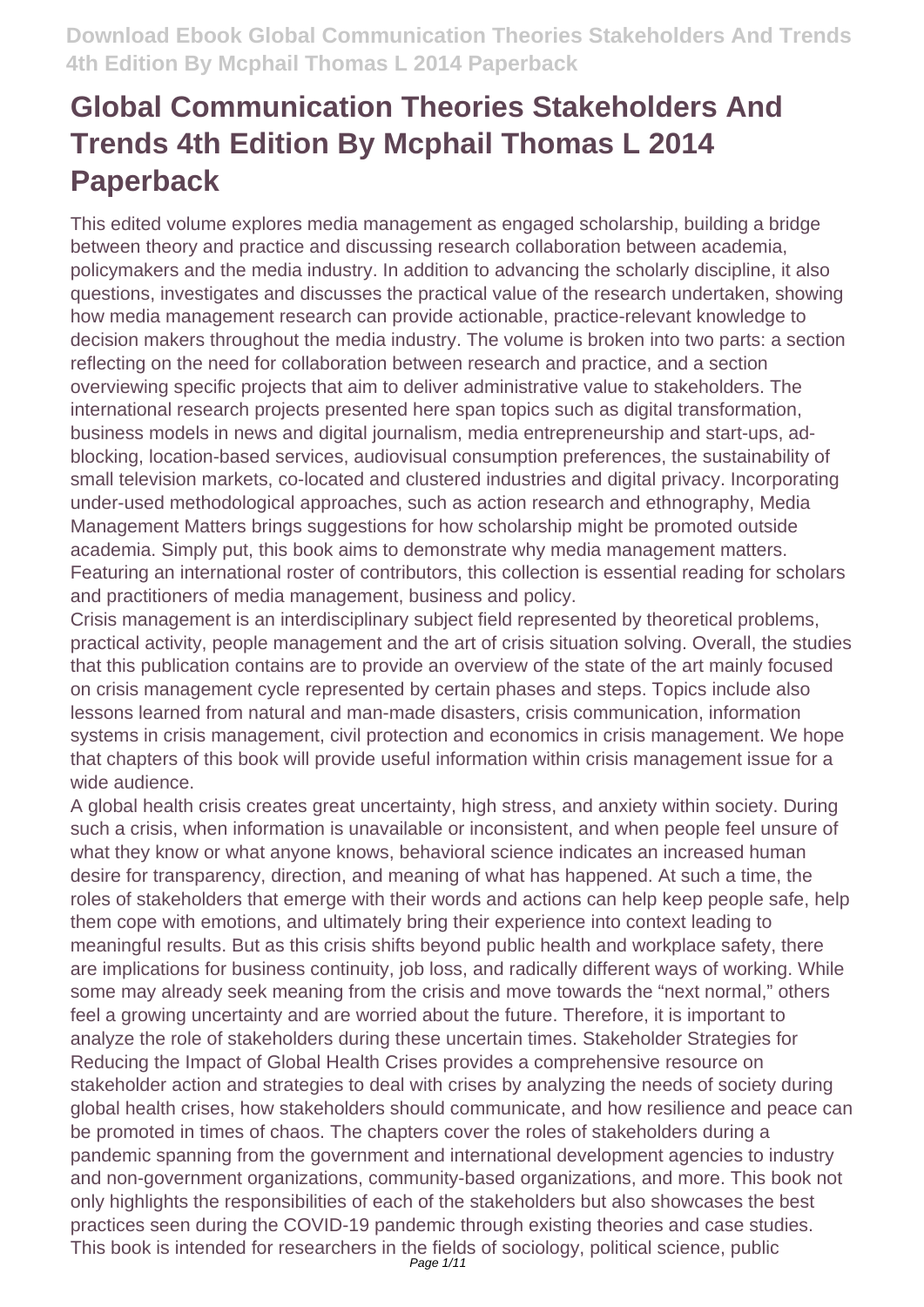administration, mass media and communication, crisis and disaster management, and more, along with government officials, policymakers, medical agencies, executives, managers, medical professionals, practitioners, stakeholders, academicians, and students interested in the role of stakeholders during global health crises.

Reflecting the profound changes that are taking place in the world system, this book charts a conceptual framework for understanding emerging patterns of global politics and communication. Tehranian begins by tracing the evolution of the world system from its agrarian origins into today's post-industrial, information-based "pancapitalism." He then draws out the implications of that evolution for global systems of domination, development, and discourse in the context of fragmentation. A study of the complexities of relations between the Islamic and Western worlds demonstrates how systemic distortions in cross-cultural communication have led to tragedies in world politics.

"Comprehensive in its scope and scale, rigorously argued and richly illustrated with wideranging examples, this clearly written and user-friendly book from a veteran commentator on international communication will be valuable for students and scholars. Strongly recommended." - Daya Thussu, Professor of International Communication, University of Westminster Global Communication explores the history, present and future of global communication, introducing and explaining the theories, stories and flows of information and media that affect us all. Based on his experience teaching generations of students to critically examine the world of communication around them, Cees Hamelink helps readers understand the thinkers, concepts and questions in this changing landscape. This book: Explores the cultural, economic, political and social dimensions and consequences of global communication Introduces the key thinkers who have been inspirational to the field Teaches you to master the art of asking critical questions Takes you through concrete cases from UN summits to hot lines and cyber-surveillance Boosts your essay skills with a guided tour of the literature, including helpful comments and recommendations of what to cite Brings you directly into the classroom with a series of video lectures This book guides students through the complex terrain of global communication, helping you become a critically informed participant in the ever-changing communication landscape. It is essential reading for students of communication and media studies.

Global Communication is the most definitive text on multi-national communication and media conglomerates, exploring how global media, particularly CNN, the BBC, Euronews, and Al Jazeera, influence audiences and policy makers alike. Includes four completely new chapters on Asian media, Euromedia, the Middle East, and public diplomacy from a post 9/11 perspective Updates the story of arab media with a section on "Arab Media and the Al Jazeera Effect" by Middle East-based expert Lawrence Pintak Covers the global war on terrorism and the substantial US investment in Iraqi media Provides updated accounts and overviews of the largest and most important media corporations from around the world, from MTV and CNN to Bollywood Incorporates discussions of Hulu, YouTube, Myspace, and the Twitter phenomenon as well as new stakeholders in global online media

Global CommunicationTheories, Stakeholders, and TrendsJohn Wiley & Sons Ongoing research shows that whilst 90 per cent of large companies are conducting global projects to take advantage of distributed skills, around-the-clock operations and virtual team environments, less than one third of them have effective, established practices to help project managers and team members working over a distance. As a consequence, most organisations struggle to reach the required levels of quality and effectiveness from these projects because their methods and practices are not adapted to a global multi-cultural environment, where most communication is in writing and asynchronous. Global Project Management describes how to adapt your organisation and your projects to thrive in this environment. The book goes beyond the recommendations on collaborative tools, to suggest the development of best practices on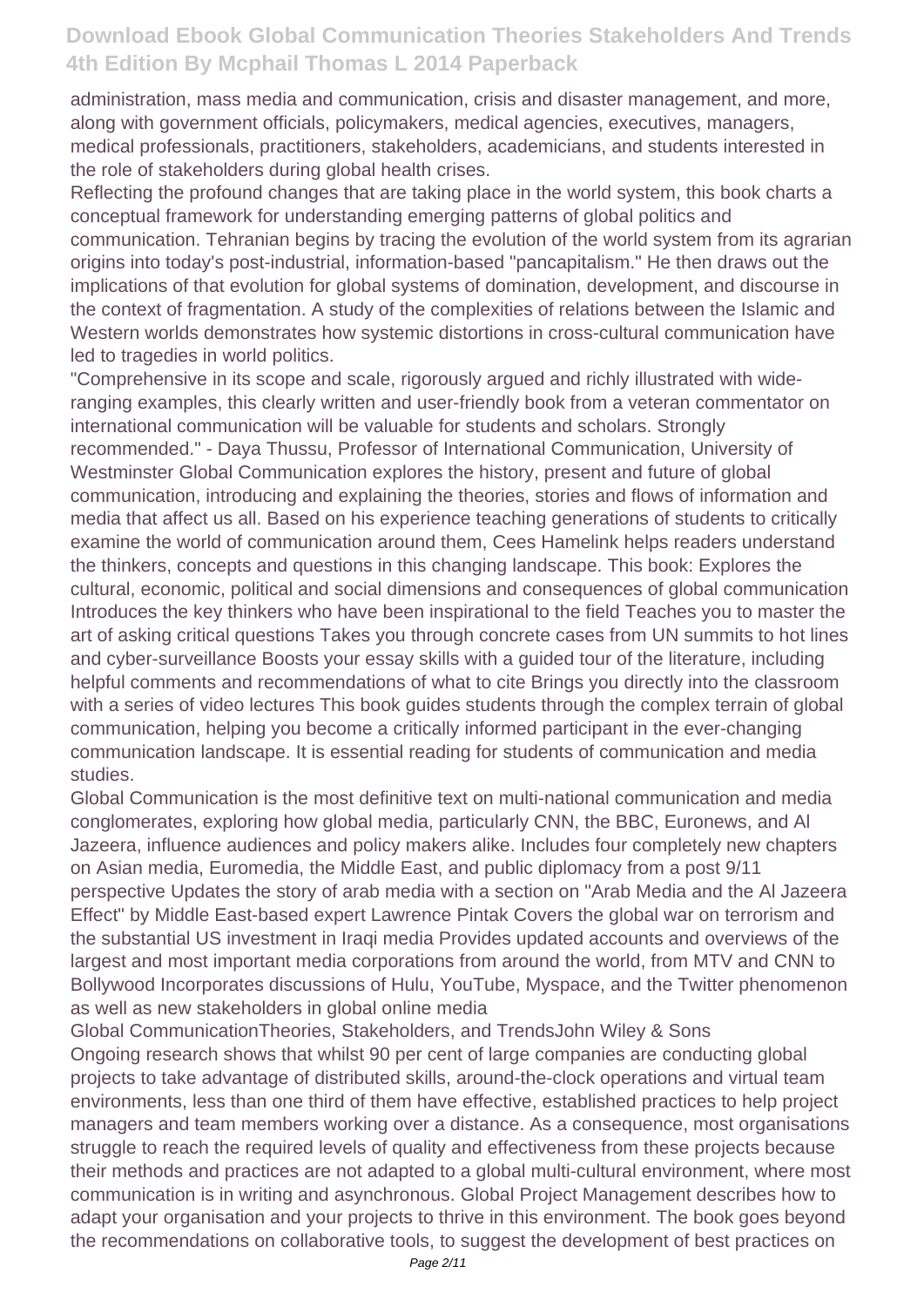cross-cultural team management and global communication, recommend organisational changes and project structures, and propose alternatives for the implementation of the new practices and methods. The text is filled with real-life examples and techniques and illustrates how to apply the recommendations as part of the successful management of any global project.

Crises happen. When they do, organizations must learn to effectively communicate with their internal and external stakeholders, as well as the public, in order to salvage their reputation and achieve long-term positive effects. Ineffective communication during times of crisis can indelibly stain an organization's reputation in the eyes of both the public and the members of the organization. The subject of crisis communication has evolved from a public relations paradigm of reactive image control to an examination of both internal and external communication, which requires proactive as well as reactive planning. There are many challenges in this text, for crisis communication involves more than case analysis; students must examine theories and then apply these principles. This text prepares students by: Providing a theoretical framework for understanding crisis communication Examining the recommendations of academics and practitioners Reviewing cases that required efficient communication during crises Describing the steps and stages for crisis communication planning Crisis Communication is a highly readable blend of theory and practice that provides students with a solid foundation for effective crisis communication.

Shows how dominant commercial media practices secure a hold among and affect diverse national cultures.

Now available in a fully revised and updated ninth edition, World News Prism provides in-depth analysis of the changing role of transnational news media in the 21st-century. Includes three new chapters on Russia, Brazil, and India and a revised chapter on the Middle East written by regional media experts Features comprehensive coverage of the growing impact of social media on how news is being reported and received Charts the media revolutions occurring throughout the world and examines their effects both locally and globally Surveys the latest developments in new media and forecasts future developments Discusses the players, theories, and trends that affect how the world communicates and gets their information This book is a definitive text on multinational communication and media conglomerates, exploring how global media influences both audiences and policy makers around the world. Comprehensively updated to reflect the many fast moving developments associated with this dynamic field, this new edition investigates who and where certain cultural products are coming from and why, and addresses issues and concerns about their impact all over the world. Global Communication: Theories, Stakeholders, and Trends, 5th Edition has been thoroughly updated with new content, trends, and conclusions, all based on the latest data. The book examines broadcasting, mass media, and news services ranging from MSNBC,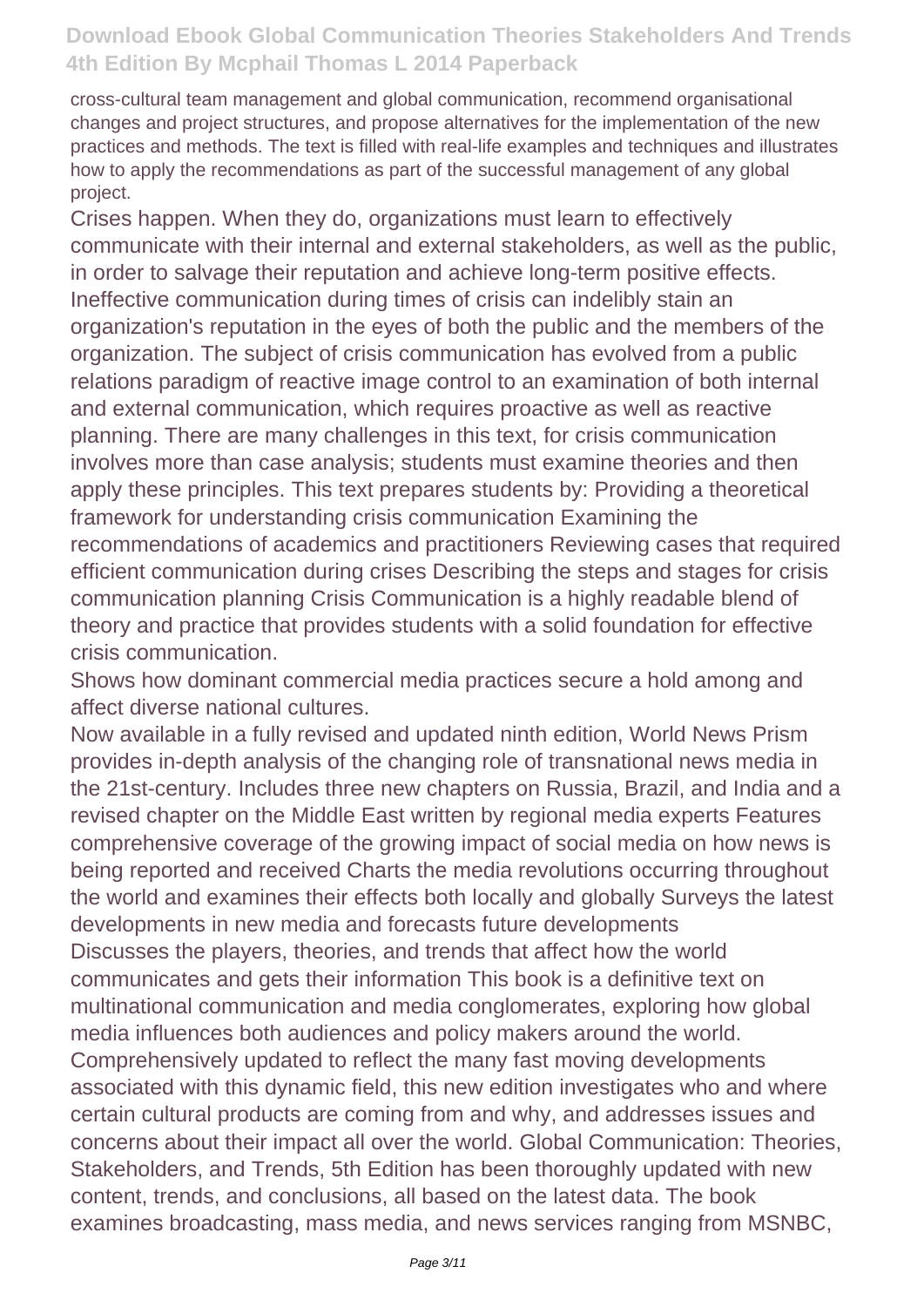MTV, and CNN to television sitcoms and Hollywood export markets. It investigates the roles of the major players, such as News Corp, Sony, the BBC, Disney, Bertelsmann, Viacom, and Time Warner, and probes the role of advertising and the Internet and their ability to transcend national boundaries and beliefs. New chapters look at the growing importance and significance of other major regions such as the media in the Middle East, Europe, and Asia. • Outlines the major institutions, individuals, corporations, technologies, and issues that are altering the international information, telecommunication, and broadcasting order • Focuses on a broad range of issues, including social media and new services like Netflix, as well as Arab and Asian media • Includes major updates on discussion of the Internet to incorporate global events over the last few years (such as Russian use thereof, Facebook, Google) • Looks at how streaming services such as Netflix, Amazon, Spotify, and more have emerged as dominant players in world entertainment • Offers an updated instructor's website with an instructor's manual, test banks, and student activities Global Communication: Theories, Stakeholders, and Trends, 5th Edition is intended as an upper-level, undergraduate text for students in courses on International/Global Communication, Global Media/Journalism, and Media Systems in Journalism, Communications, or Media Studies Departments.

The anthrax incidents following the 9/11 terrorist attacks put the spotlight on the nation's public health agencies, placing it under an unprecedented scrutiny that added new dimensions to the complex issues considered in this report. The Future of the Public's Health in the 21st Century reaffirms the vision of Healthy People 2010, and outlines a systems approach to assuring the nation's health in practice, research, and policy. This approach focuses on joining the unique resources and perspectives of diverse sectors and entities and challenges these groups to work in a concerted, strategic way to promote and protect the public's health. Focusing on diverse partnerships as the framework for public health, the book discusses: The need for a shift from an individual to a population-based approach in practice, research, policy, and community engagement. The status of the governmental public health infrastructure and what needs to be improved, including its interface with the health care delivery system. The roles nongovernment actors, such as academia, business, local communities and the media can play in creating a healthy nation. Providing an accessible analysis, this book will be important to public health policy-makers and practitioners, business and community leaders, health advocates, educators and journalists. With more than 300 entries, these two volumes provide a one-stop source for a comprehensive overview of communication theory, offering current descriptions of theories as well as the background issues and concepts that comprise these theories. This is the first resource to summarize, in one place, the diversity of theory in the communication field. Key Themes Applications and Contexts Critical Orientations Cultural Orientations Cybernetic and Systems Orientations Feminist

Orientations Group and Organizational Concepts Information, Media, and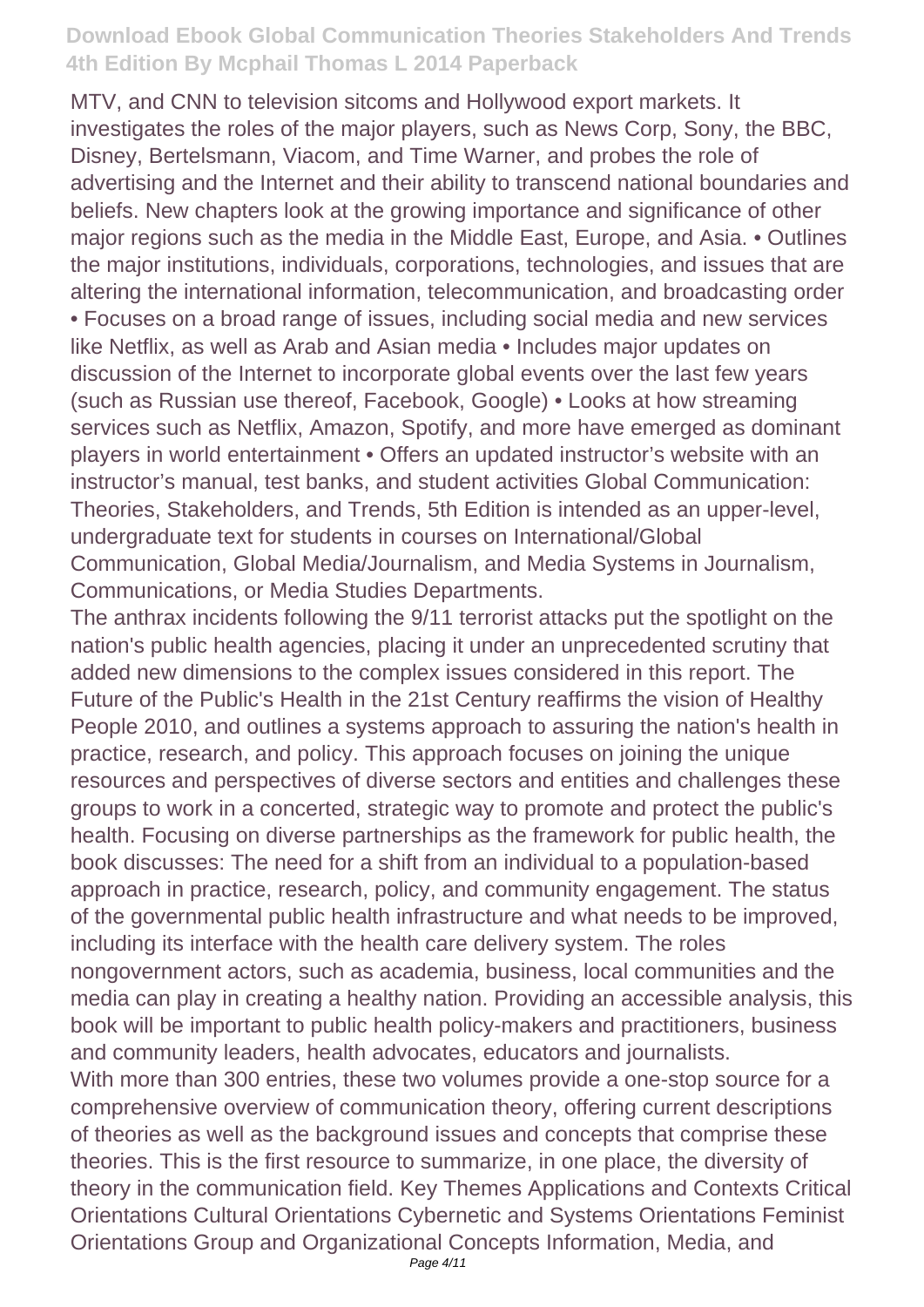Communication Technology International and Global Concepts Interpersonal Concepts Non-Western Orientations Paradigms, Traditions, and Schools Philosophical Orientations Psycho-Cognitive Orientations Rhetorical Orientations Semiotic, Linguistic, and Discursive Orientations Social/Interactional Orientations Theory, Metatheory, Methodology, and Inquiry

Intended for upper level undergraduate or lower level graduate students with prior experience in studying mass communications, this textbook put together by Kamalipour (Purdue U. Calumet) presents emerging and conventional topics in international communication, including international public relations and advertising, trends in media consolidation

In Development Communication, top media scholars explore thedetails of communication in areas where modernization has failed todeliver change. Offers a complete introduction to the history of developmentcommunication - the process of systematically intervening witheither media or education in order to promote positive socialchange Discusses the major approaches and theories in developmentcommunication, including educational issues of training, literacy,schooling, and use of media from print and radio to video and theinternet Explores the role of NGOs, the CNN Effect, and the power ofgrass-roots movements and 'bottom-up' approaches that challenge thestatus quo in global media

This readable and cogent book provides a much-needed overview of the information revolution in a global context. First tracing the historical evolution of communications since the development of the printing press, Elizabeth C. Hanson then explores the profound ways that new information and communication technologies are transforming international relations. More people have access to more diverse sources of information than ever before, as well as a greater capacity to influence national and international agendas. More transcontinental channels of contact are available to more people in the world at far less cost than ever before in history. Hanson illustrates how these dramatic changes have raised a set of key questions: What is the impact of the information revolution on diplomacy, foreign policymaking, and the conduct of war? How are these new technologies affecting the structure of the global economy and the distribution of the world's wealth? How and to what extent are they affecting the nation-state-its centrality in the international system, its sovereignty, and its relationship to its citizens? In answering these questions, Hanson considers the controversies over the present and future impact of a radically new information and communications environment as part of larger debates over globalization and the role of technology in historical change. Her carefully chosen case studies and judicious use of relevant research provide a firm basis for readers to evaluate competing arguments on this contentious issue. Petros Iosifidis addresses an increasingly prominent subject area in the field of media and communications, and one that has attracted increased attention in areas such as sociology, economics, political science and law: global media policy and regulation. Specifically, he considers the wider social, political, economic and technological changes arising from the globalization of the communications industries and assesses their impact on matters of regulation and policy. By focusing on the convergence of the communication and media industries, he makes reference to the paradigmatic shift from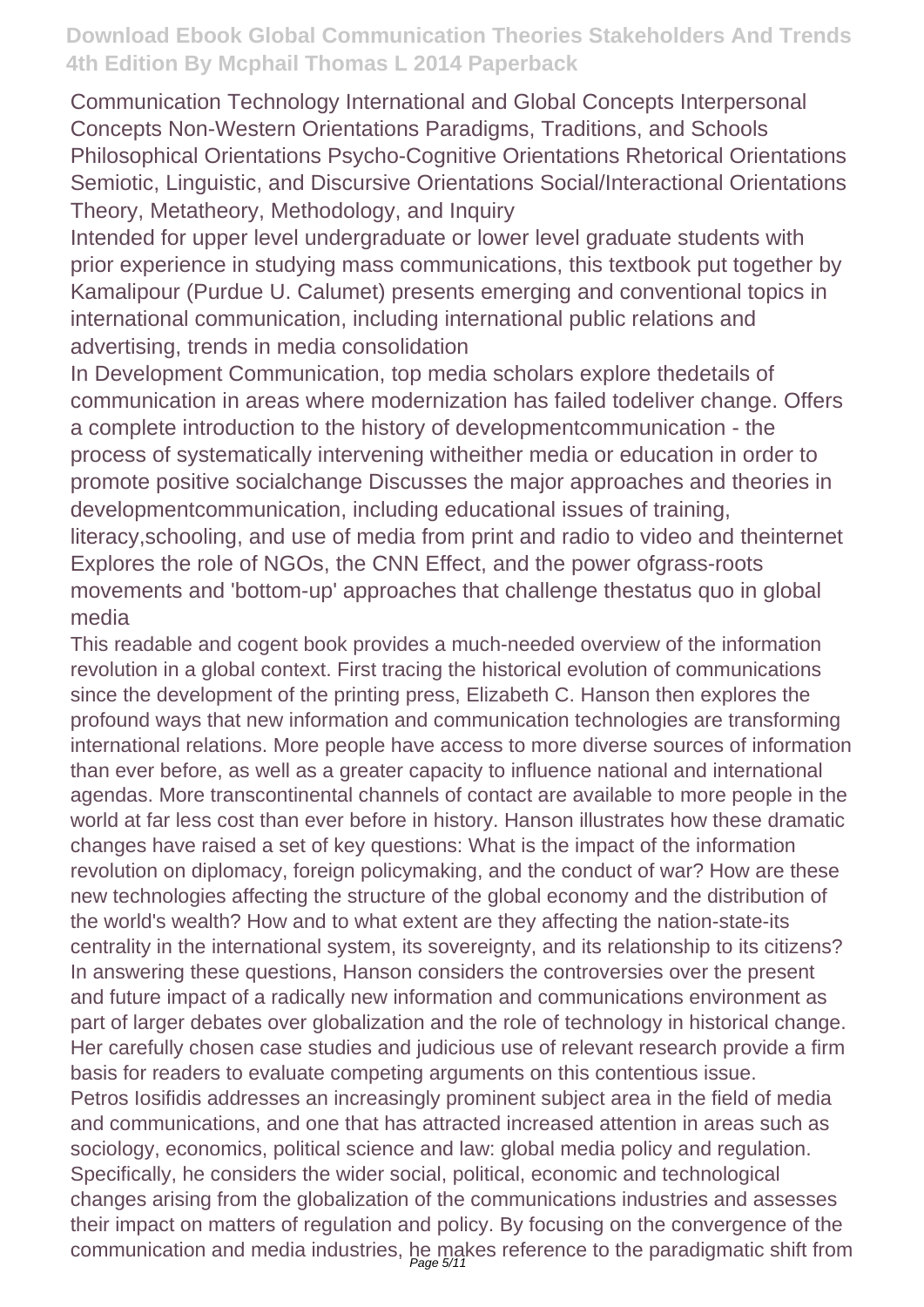a system based on the traditions of public service in broadcast and telecommunications delivery to one that is demarcated by commercialization, privatization and competition. In doing so, Iosifidis tackles a key question in the field: to what extent do new media developments require changes in regulatory philosophy and objectives. It considers the various possible meanings of the public interest concept in exploring the different regulatory modes and the interplay between the local and the global in policy-making. Strategic communication comprises different forms of goal-oriented communication inside and between organizations, their stakeholders and the society. Strategic communication is an emerging practice and research field integrating established disciplines such as public relations, organizational communication and marketing communication into a holistic framework. The field is based on an awareness of the fundamental importance of communication for the existence and performance of all organizations. This textbook offers a broad insight into the field of strategic communication. The main aim of the book is to give a general overview of theories, concepts and methods in strategic communication. The book also aims to develop an understanding of different perspectives and the consequences each one has for practice. After reading the book the student or reader will be able to define and reflect upon strategic communication as an academic field and professional practice, describe relevant theories and apply these to communication problems. The authors apply a reflective and practice-oriented approach meaning earlier research or theories are not only described, but also discussed from different critical perspectives. A practiceoriented approach means, in this book, that the authors strongly emphasize the role of contexts and situations—where strategic communication actually happens. This book will help business and communications students to not only define and understand a variety of strategic communications theories, but to use those theories to generate communication strategy and solutions.

The second edition of this major textbook in global communicationhas been fully revised to bring it up to date with advances in thisdynamic field. From media coverage of the Afghanistan and Iraq warsand Arabic media systems, to digital cameras and the birth of theiPod, this book offers students a comprehensive understanding ofthe complex international communication scene, and of theimplications of rapid changes to the worldwide media landscape thatcontinue on a daily basis. An accessible textbook which discusses the major trends,stakeholders, global activities and worldwide influences involvedin international communications Utilizes numerous and diverse examples of media stakeholders,including CNN, Time Warner, Disney, the BBC, and the advertisingand music industries Features engaging examples from the war on terrorism,Afghanistan and Iraq wars, post 9/11, and al Jazeera, through tothe growing phenomena of Internet blogging Updates important industry information on CNN, MTV, and the BBC- including the problems with the upcoming renewal of theBBC's global mandate and Royal Charter Organized accessibly around two main theories that anchor theinternational communication debate: electronic colonialism andworld system theory Accompanied by a fully updated instructor's manualavailable at http://www.blackwellpublishing.com/mcphail

The revised edition of Electronic Colonialism provides a thorough and up-to-date analysis of international communication. It outlines the major institutions, individuals, conferences and issues that are changing the international information,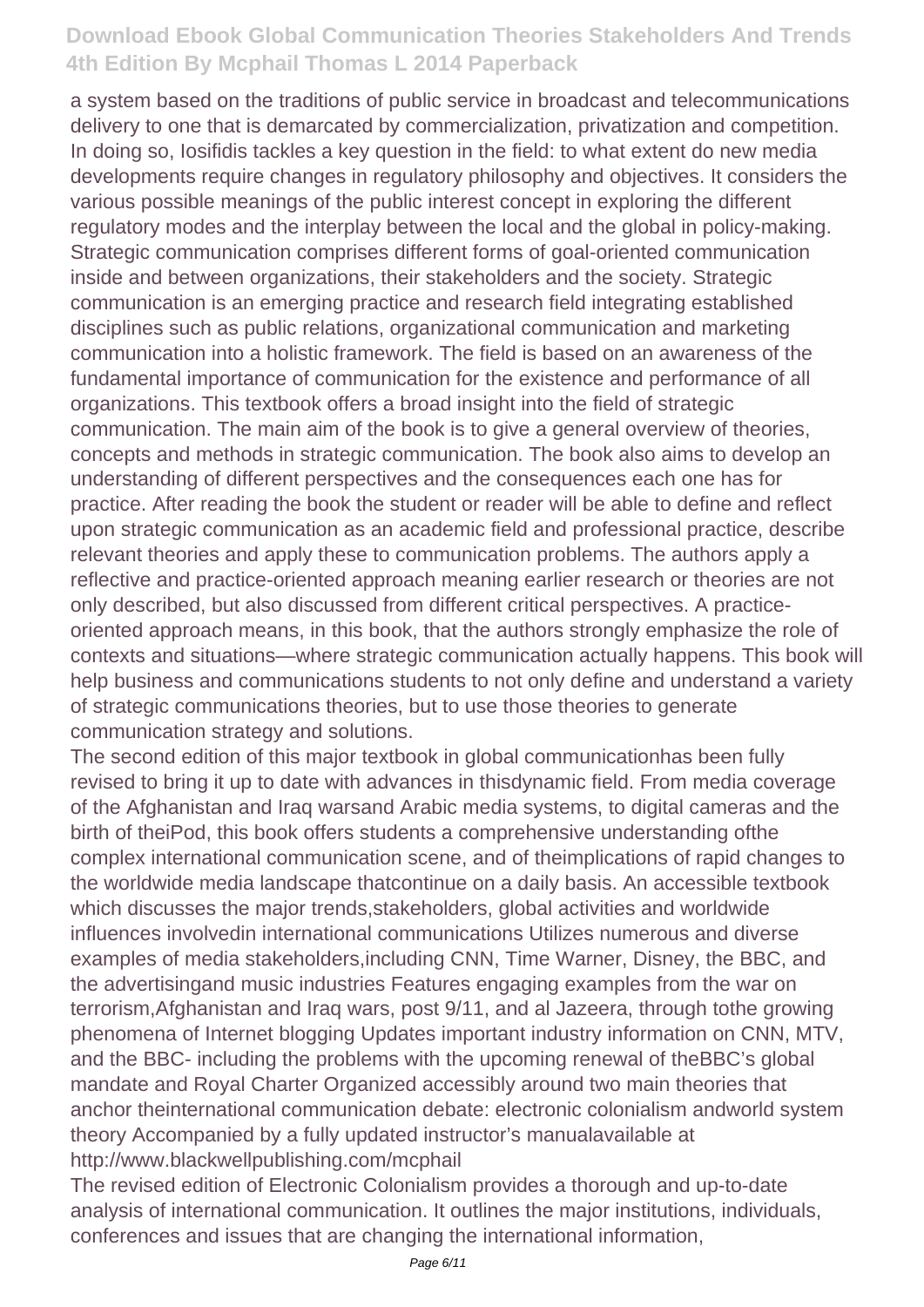telecommunication and broadcasting order.

Science and technology are embedded in virtually every aspect of modern life. As a result, people face an increasing need to integrate information from science with their personal values and other considerations as they make important life decisions about medical care, the safety of foods, what to do about climate change, and many other issues. Communicating science effectively, however, is a complex task and an acquired skill. Moreover, the approaches to communicating science that will be most effective for specific audiences and circumstances are not obvious. Fortunately, there is an expanding science base from diverse disciplines that can support science communicators in making these determinations. Communicating Science Effectively offers a research agenda for science communicators and researchers seeking to apply this research and fill gaps in knowledge about how to communicate effectively about science, focusing in particular on issues that are contentious in the public sphere. To inform this research agenda, this publication identifies important influences  $\hat{a}\epsilon$ " psychological, economic, political, social, cultural, and media-related â€" on how science related to such issues is understood, perceived, and used.

The third edition of International Communication examines the profound changes that have taken place, and are continuing to take place at an astonishing speed, in international media and communication. Building on the success of previous editions, this book maps out the expansion of media and telecommunications corporations within the macro-economic context of liberalisation, deregulation and privitisation. It then goes on to explore the impact of such growth on audiences in different cultural contexts and from regional, national and international perspectives. Each chapter contains engaging case studies which exemplify the main concepts and arguments.

Global Communication: A Multicultural Perspective, Third Edition is intended to explore, inform, and incite discussions about globalization and global communication. With chapters by some of the foremost global communication scholars, this book covers essential concepts of international communication and contemporary and emerging topics.

The best leaders know how to communicate clearly and persuasively. How do you stack up?If you read nothing else on communicating effectively, read these 10 articles. We've combed through hundreds of articles in the Harvard Business Review archive and selected the most important ones to help you express your ideas with clarity and impact—no matter what the situation. Leading experts such as Deborah Tannen, Jay Conger, and Nick Morgan provide the insights and advice you need to: Pitch your brilliant idea—successfully Connect with your audience Establish credibility Inspire others to carry out your vision Adapt to stakeholders' decision-making style Frame goals around common interests Build consensus and win support

Never HIGHLIGHT a Book Again! Virtually all of the testable terms, concepts, persons, places, and events from the textbook are included. Cram101 Just the FACTS101 studyguides give all of the outlines, highlights, notes, and quizzes for your textbook with optional online comprehensive practice tests. Only Cram101 is Textbook Specific. Accompanys: 9781405134279 .

This text provides a structured and practical framework for understanding the Page 7/11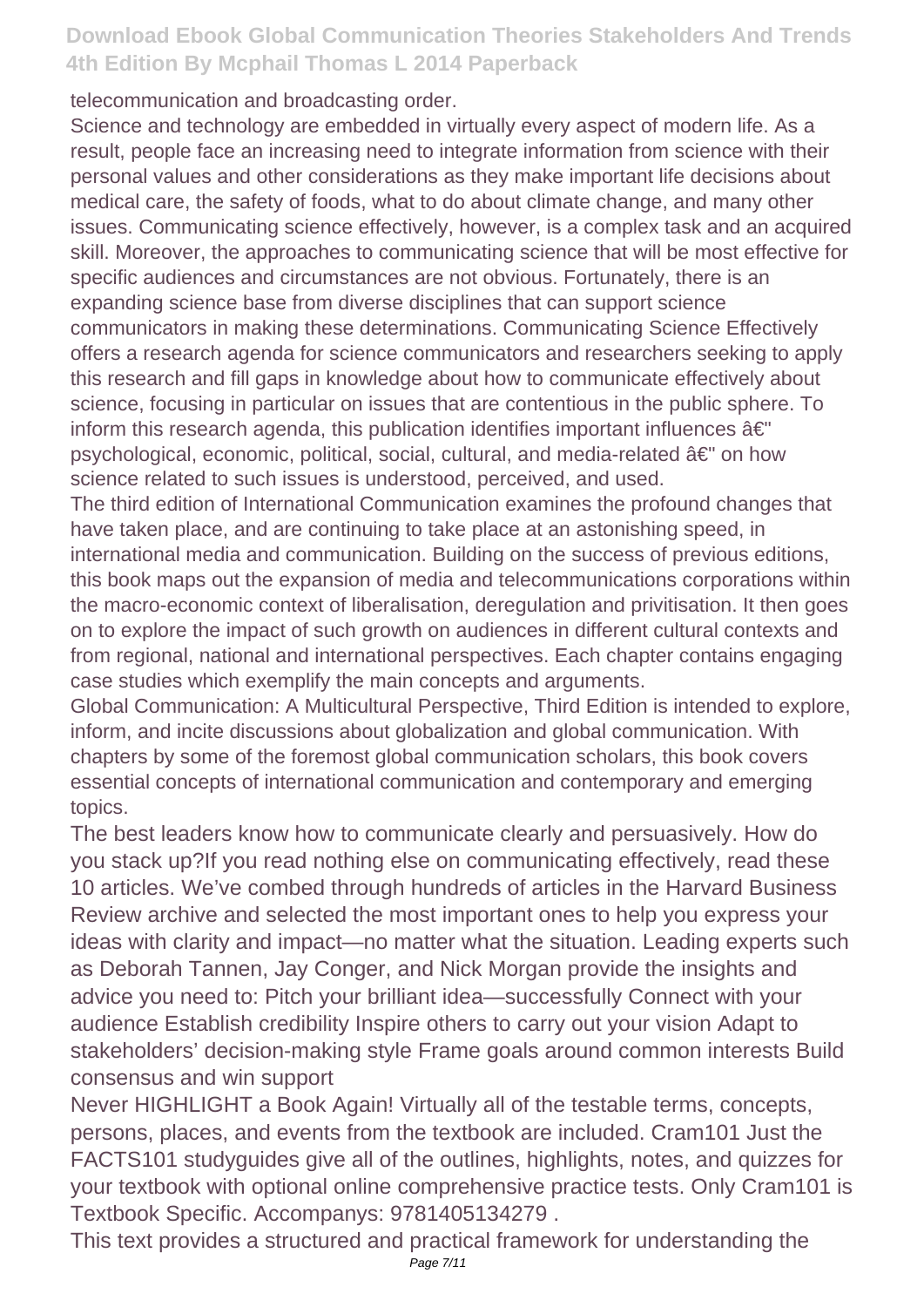complexities of contemporary public relations. It is an instructional book that guides the reader through the challenges of communication and problem solving across a range of organizations and cross-cultural settings. Written in a straightforward, lively style, the book covers: foundational theories, and factors that shape the discipline communication across cultures trends affecting the public relations profession throughout the world. Incorporating case studies and commentary to illustrate key principles and stimulate discussion, this book also highlights the different approaches professionals must consider in different contexts, from communicating with employees to liaising with external bodies, such as government agencies or the media. Offering a truly global perspective on the subject, Global Public Relations is essential reading for any student or practitioner interested in public relations excellence in a global setting. A companion website provides additional material for lecturers and students alike: www.routledge.com/textbooks/9780415448154/

Tracing the development of communication markets and the regulation of international communications from the 1840s through World War I, Jill Hills examines the political, technological, and economic forces at work during the formative century of global communication. The Struggle for Control of Global Communication analyzes power relations within the arena of global communications from the inception of the telegraph through the successive technologies of submarine telegraph cables, ship-to-shore wireless, broadcast radio, shortwave wireless, the telephone, and movies with sound. Global communication began to overtake transportation as an economic, political, and social force after the inception of the telegraph, which shifted communications from national to international. From that point on, says Hills, information was a commodity and ownership of the communications infrastructure became valuable as the means of distributing information. The struggle for control of that infrastructure occurred in part because the growing economic power of the United States was hindered by British control of communications. Hills outlines the technological advancements and regulations that allowed the United States to challenge British hegemony and enter the global communications market. She demonstrates that control of global communication was part of a complex web of relations between and within the government and corporations of Britain and the United States. Detailing the interplay between U.S. federal regulation and economic power, Hills shows how communication technologies have been shaped by these forces and fosters an understanding of contemporary systems of power in global communications.

The nature of the communicator's job has changed dramatically over the last decade. While communicators still prepare speeches, press releases and articles for corporate magazines, they are now being asked to perform managerial duties such as planning, consulting stakeholders and advising CEO's and vice presidents. Communication Planning focuses on these additional responsibilities and examines the role of integrated planning in modern organizations. Sherry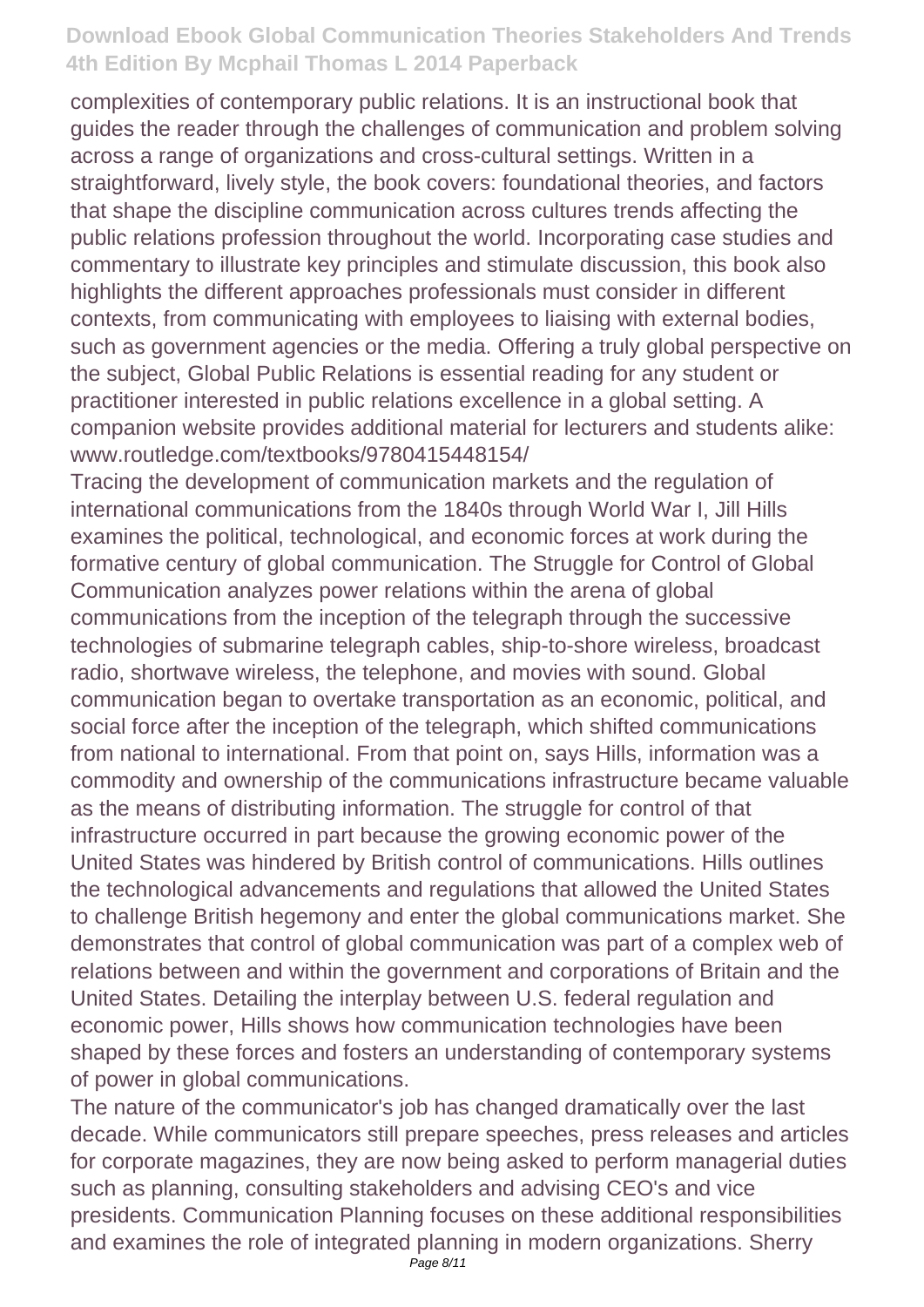Ferguson's comprehensive study includes the theoretical foundations of communication planning and strategic approaches to planning for issues management.

Social media has many advantages for professional communication – but it also carries considerable risks, including legal pitfalls. This book equips students and communication professionals with the knowledge and skills to help minimise the risks that can arise when they post or host on social media. It offers them strategies for taking advantage of the opportunities of social media while also navigating the ethical, legal, and organisational risks that can lead to audience outrage, brand damage, expensive litigation and communication crises. The book uses stakeholder theory and risk analysis tools to anticipate, identify, address and balance these opportunities and risks. It takes a global approach to risk and social media law, drawing on fascinating case studies from key international jurisdictions to explain and illustrate the basic principles. Whether you are a corporate communicator, social media manager, journalist, marketer, blogger or student you will find this book an essential addition to your professional library as the first reference point when social media and legal risks arise.

In 1984, R. Edward Freeman published his landmark book, Strategic Management: A Stakeholder Approach, a work that set the agenda for what we now call stakeholder theory. In the intervening years, the literature on stakeholder theory has become vast and diverse. This book examines this body of research and assesses its relevance for our understanding of modern business. Beginning with a discussion of the origins and development of stakeholder theory, it shows how this corpus of theory has influenced a variety of different fields, including strategic management, finance, accounting, management, marketing, law, health care, public policy, and environment. It also features in-depth discussions of two important areas that stakeholder theory has helped to shape and define: business ethics and corporate social responsibility. The book concludes by arguing that we should re-frame capitalism in the terms of stakeholder theory so that we come to see business as creating value for stakeholders.

Electronic Media Law and Regulation is a case-based law text that provides students with direct access to case law as well as the context in which to understand its meaning and impact. The text overviews the major legal and regulatory issues facing broadcasting, cable, and developing media in today's industry. Presenting information from major cases, rules, regulations, and legal documents in a concise and readable form, this book helps current and prospective media professsionals understand the complex realm of law and regulation. Students will learn how to avoid common legal pitfalls and anticipate situations that may have potential legal consequences. This sixth edition provides annotated cases with margin notes, and new chapters address such timely issues as media ownership, freedom of information, entertainment rights, and cyber law.

Sesame Street has taught generations of Americans their letters and numbers, and also how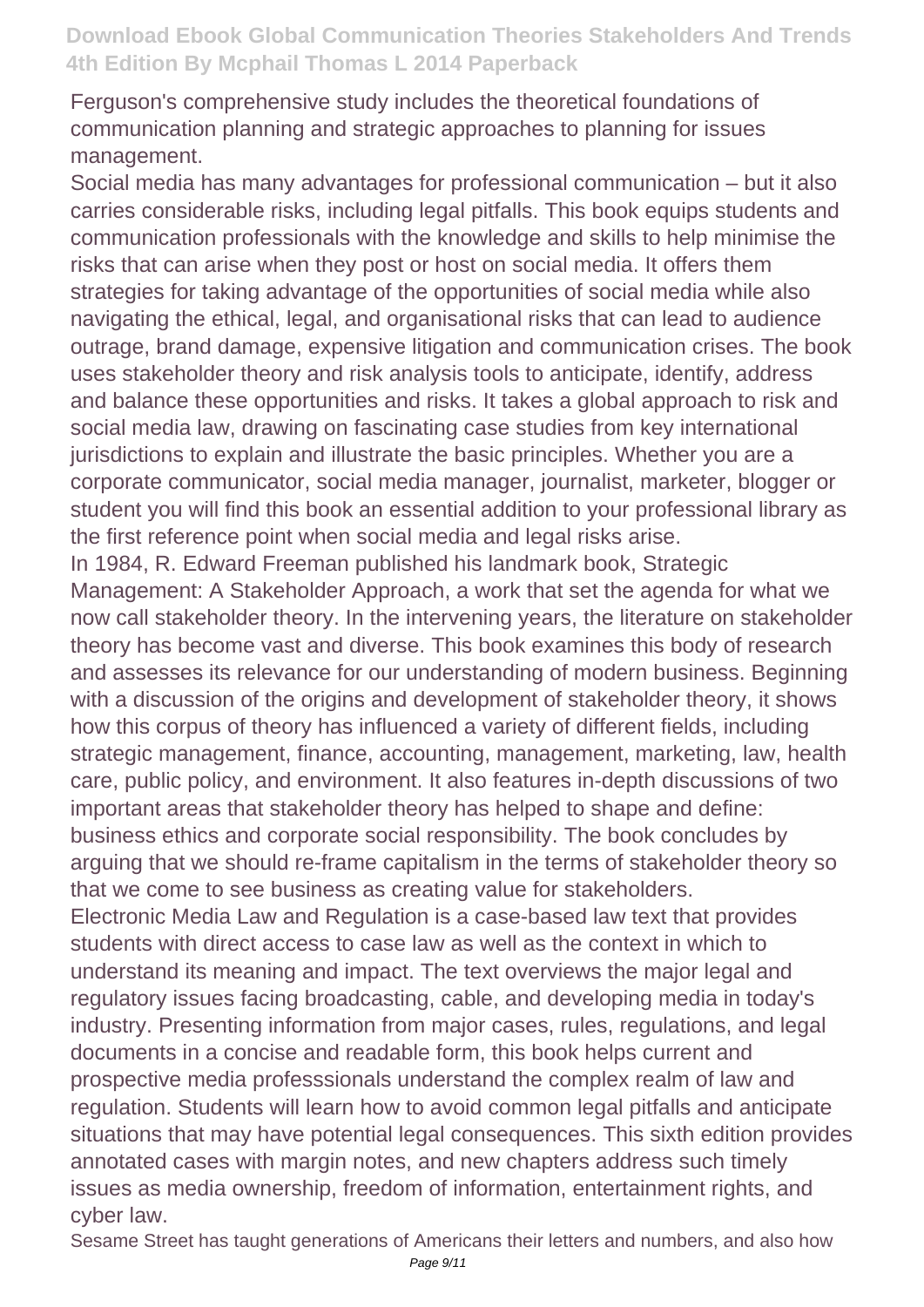to better understand and get along with people of different races, faiths, ethnicities, and temperaments. But the show has a global reach as well, with more than thirty co-productions of Sesame Street that are viewed in over 150 countries. In recent years, the United States Agency for International Development (USAID) has provided funding to the New York-based Sesame Workshop to create international versions of Sesame Street. Many of these programs teach children to respect diversity and tolerate others, which some hope will ultimately help to build peace in conflict-affected societies. In fact, the U.S. government has funded local versions of the show in several countries enmeshed in conflict, including Afghanistan, Kosovo, Pakistan, Jordan, and Nigeria. Can Big Bird Fight Terrorism? takes an in-depth look at the Nigerian version, Sesame Square, which began airing in 2011. In addition to teaching preschool-level academic skills, Sesame Square seeks to promote peaceful coexistence-a daunting task in Nigeria, where escalating ethno-religious tensions and terrorism threaten to fracture the nation. After a year of interviewing Sesame creators, observing their production processes, conducting episode analysis, and talking to local educators who use the program in classrooms, Naomi Moland found that this child-focused use of soft power raised complex questions about how multicultural ideals translate into different settings. In Nigeria, where segregation, state fragility, and escalating conflict raise the stakes of peacebuilding efforts, multicultural education may be ineffective at best, and possibly even divisive. This book offers rare insights into the complexities, challenges, and dilemmas inherent in soft power attempts to teach the ideals of diversity and tolerance in countries suffering from internal conflicts. A collection of essays by top international correspondants in print, broadcasting, and photojournalism, International News Reporting offers an introduction to journalism written by the people who have made the profession what it is today. Contributors identify the major areas of professional practice which students and young journalists need to know in order to work safely in, and understand fully, the field of international news gathering Looks at events from conflicts to humanitarian disasters Covers crucial topics such as how to report stories about the developing world, how to avoid stereotyping, the uses and abuses of blogging, and risk assessment for journalists in conflict zones

International communication as a field of inquiry is, in fact, not very "internationalized." Rather, it has been taken as a conceptual extension or empirical application of U.S. communication, and much of the world outside the West has been socialized to adopt truncated versions of Pax Americana's notion of international communication. At stake is the "subject position" of academic and cultural inquirers: Who gets to ask what kind of questions? It is important to note that the quest to establish universally valid "laws" of human society with little regard for cultural values and variations seems to be running out of steam. Many lines of intellectual development are reckoning with the important dimensions of empathetic understanding and subjective consciousness. In Internationalizing "International Communication," Lee and others argue that we must reject both America-writ-large views of the world and self-defeating mirror images that reject anything American or Western on the grounds of cultural incompatibility or even cultural superiority. The point of departure for internationalizing "international communication" must be precisely the opposite of parochialism – namely, a spirit of cosmopolitanism. Scholars worldwide have a moral responsibility to foster global visions and mutual understanding, which forms, metaphorically, symphonic harmony made of cacophonic sounds.

In this fully updated Second Edition, three of today's most respected crisis/risk communication scholars provide the latest theory, practice, and innovative approaches for handling crisis. This acclaimed book presents the discourse of renewal as a theory to manage crises effectively. The book provides 15 in-depth case studies that highlight successes and failures in dealing with core issues of crisis leadership, managing uncertainty, communicating effectively, understanding risk, promoting communication ethics, enabling organizational learning, and